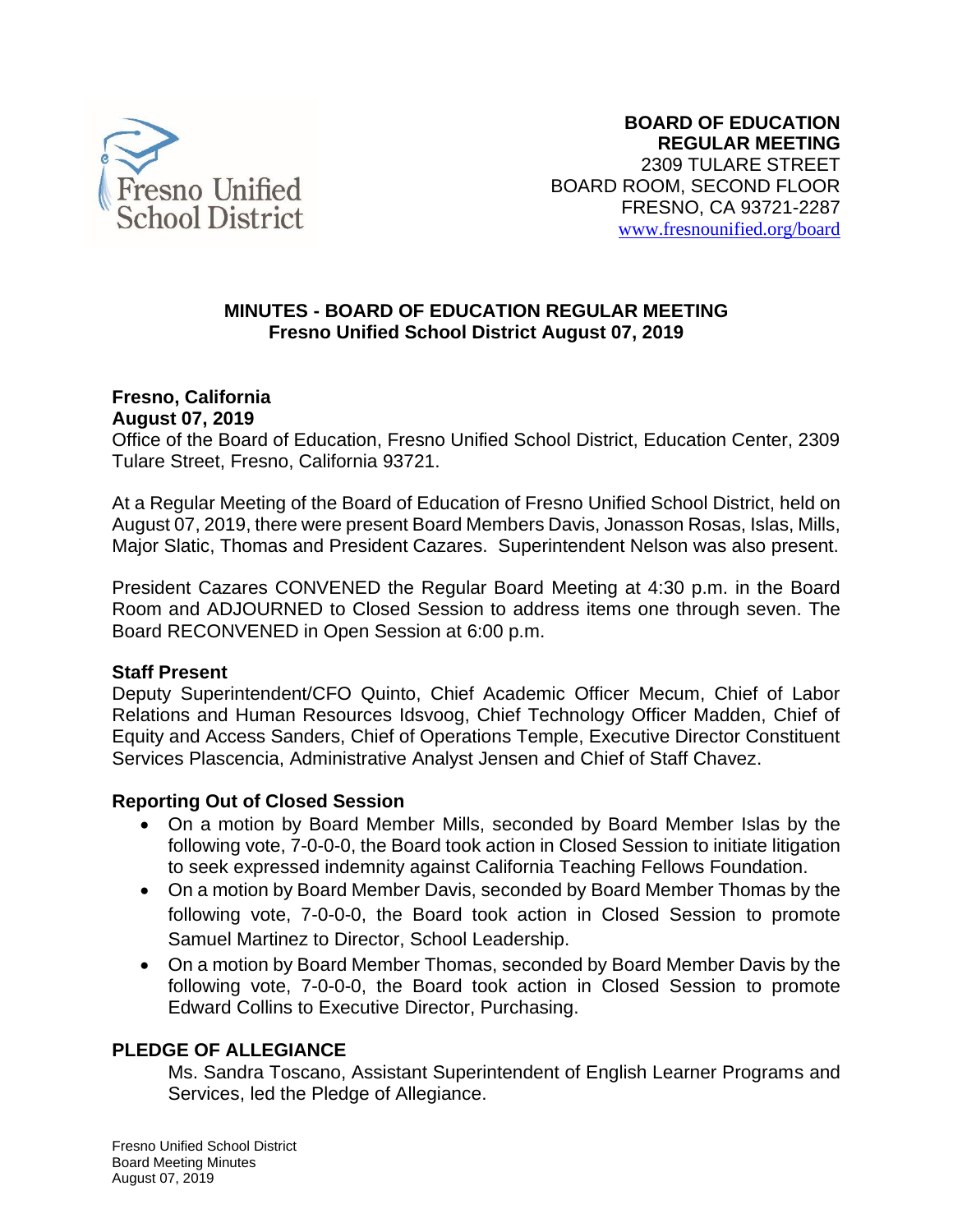# **HEAR Report from Superintendent**

- Highlighted the school year has unofficially started with teachers and many school site staff returning to campuses to begin professional learning. We are setting the tone for a successful new school year, focusing on high expectations for academic learning, helping build positive mindsets for our youth, and modeling the art of resiliency. These are not simple tasks and I am extremely grateful for all the work that was done during the summer to ensure we're addressing the challenges facing our community, our schools and the families we serve.
- Shared that racial tensions were sparked at the end of last school year through social media that went viral. A video by a young high school student forced us all to recognize there is much more to be done, even for adults, if we are to understand oppression, hate, and mistreatment. This can be said for every nationality and cultures represented in our great city. As a result:
	- o A new Bullard African American Parent Advisory Board was launched.
	- $\circ$  Members of our district restorative team conducted more than a dozen restorative sessions.
	- $\circ$  The students at the forefront of this provided valuable learning to other students.
	- $\circ$  Principal Alvarado has met with student groups to conduct similar meetings as students engage in larger conversations about the cultural change they would like to see on campus.
	- o Students, parents and the Bullard leadership team have shared what they are doing to move forward with their message of "Better Together."
	- o Bullard leadership students are kicking off the school year with an awareness campaign focused on kindness and treating one another with respect and compassion.
- Shared that for all the hurt this event created, it has provided an unforeseen opportunity for both student and adult learning and we are taking full advantage of the opportunity to educate. Each one of us in this community has the power to positively impact our youth but we need to remember to move toward difficult conversations and challenges instead of looking away from them.
- Shared the recent SBAC assessments results. The District had four years of academic growth both in English Language Arts and math: 10.5% growth in ELA and 11.7% growth in math. While we remain behind the state, the positive and steady trajectory reinforces that we are moving the needle and doing the right work on behalf of our students.
- Congratulated Parent University, celebrating its 10th year anniversary Friday, August 9 with a special family event at the Chukchansi Park. Parent U has served more than 52,000 Fresno Unified families over the past decade, helping parents understand the dynamics of the education system and how to advocate for their students.
- Shared this summer many of Fresno Unified employees were hard at work providing for students. Thanked all that made summer learning possible – from traditional summer school programs to opening libraries to those engaged in the African American literacy program. Thanked employees preparing and serving approximately 188,000 free meals. Staff also worked and supported the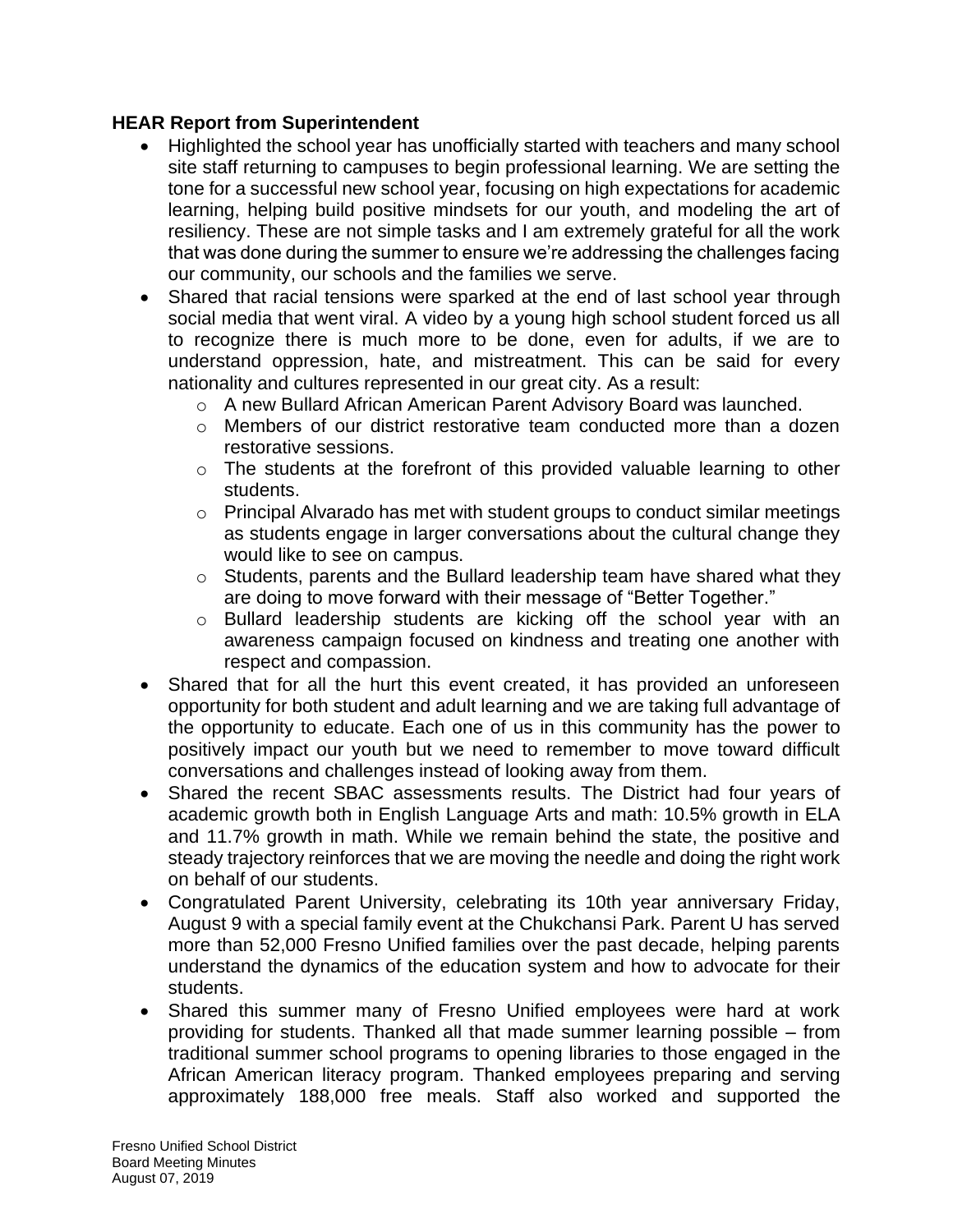partnership with the City of Fresno as the District again opened and maintained six high school pools. Throughout the summer, crews were busy with a long list of summer projects, including construction modernization projects:

- o McLane pool is underway, and the new turf football field is nearly complete
- o Slater Elementary has new kindergarten and two classroom buildings, the final site improvements in a 1  $\frac{1}{2}$  year project that also includes a new campus entrance, new play courts and renovated field areas.
- o Design Science Middle College High School has relocated to classrooms on the Fresno City College campus.
- o A new Phoenix Secondary campus is underway and should be ready in early 2020.
- Superintendent then directed audience to the screen to show a video highlighting some of the valuable summer work that took place while we were away.

#### **OPPORTUNITY for Public Comment on Consent Agenda Items**

For the record, there were no members of the public wishing to address the Board on Consent Agenda Items.

On a motion by Member Mills, seconded by Member Davis, the consent agenda was approved, exclusive of agenda items A-4, A-6, A-10, A-12, A-22, A-23, and A24 which were pulled for further discussion, and agenda item A-13 which was pulled by staff, on a roll call vote of 7-0-0-0 as follows: AYES: Board Members: Davis, Islas, Jonasson Rosas, Mills, Major Slatic, Thomas and Board President Cazares.

# **A. CONSENT AGENDA**

# **A-1, APPROVE Personnel List**

APPROVED as recommended, the Board binders is the Personnel List, Appendix A, as submitted.

**A-2, ADOPT Findings of Facts and Recommendations of District Administrative Board**

**ADOPTED as recommended,** the Findings of Fact and Recommendations of District Administrative Panels resulting from hearings on expulsion and readmittance cases conducted during the period since the June 12, 2019 Regular Board meeting.

- **A-3, APPROVE Minutes from Prior Meeting APPROVED as recommended,** the draft minutes for the May 29 and June 12, 2019 Regular Board Meetings.
- **A-4, ADOPT Resolution 19-02, Requesting Renewal of Exemption from the Definition of School Building for J. E. Young Academic Center and Fulton Special Education Program**

ADOPTED as recommended, Resolution 19-02, requesting a renewal of the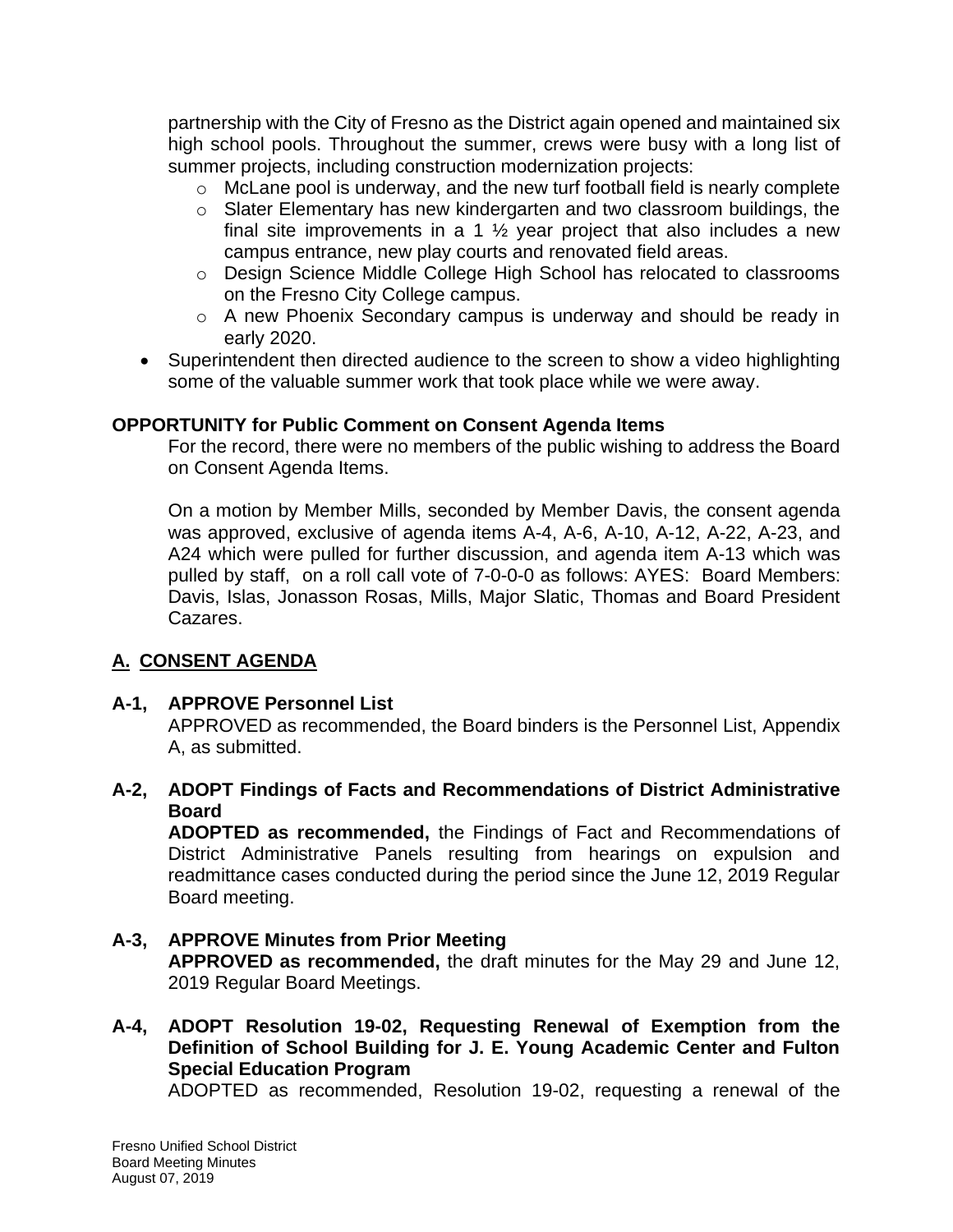district's exemption from the Education Code definition of "school building" for J. E. Young Academic Center located at 822 N. Abby Street and Fulton Special Education program located at 3058 N. Millbrook Avenue through August 6, 2021. The buildings, which are owned by the district, were not originally constructed for the purpose of housing educational programs and therefore not designed to meet Division of the State Architect requirements. However, they do comply with local building codes and they serve 25 students or fewer at one time. An exemption from the State Allocation Board is required to allow the educational programs to be housed at these locations. A prior exemption was approved August 9, 2017, for a two-year period.

For the record, there were comments/questions from Board Members to address Agenda Item A-4. A summary is as follows: What can be done to move the timeline up for moving these two campuses? How can the Board support the District so students will have academic space that does not require an exemption? What can be done to move students to adequate facilities as soon as possible? Karin Temple, Chief Operations Officer was available to provide clarity.

Board Member Mills moved for approval, seconded by Member Davis, which carried a 7-0-0-0 vote as follows: AYES: Board Members: Davis, Islas, Jonasson Rosas, Mills, Major Slatic, Thomas and Board President Cazares.

# **A-5, ADOPT Resolutions Delineating Authorized District Agents on Behalf of Fresno Unified School District**

**ADOPTED as recommended,** resolutions 19-04 through 19-14 and 19-17 presented for adoption to update authorized officials for various business transactions on behalf of Fresno Unified School District. These resolutions will be effective for the period beginning August 7, 2019, until revoked or superseded.

#### **A-6, ADOPT Resolution 19-15 Authorizing the Superintendent or Designee to Enter into a Funding Agreement with the California State Water Resources Control Board for the Student Access to Drinking Water Project**

**ADOPTED as recommend,** Resolution 19-15, authorizing the Superintendent or his designee to enter into a funding agreement with the California State Water Resources Control Board (SWRCB) for the Student Access to Drinking Water Project to expand access to drinking water at schools. Fresno Unified has been awarded a \$640,000 grant from the SWRCB for the procurement and installation of filtered water bottle filling stations at all district elementary school cafeterias. Bottle filling stations have previously been provided at middle and high schools.

For the record, there were comments/questions from Board Members to address Agenda Item A-6. A summary is as follows: From public health perspective this is great. On high school and middle school campuses, where will the station be located? Concerned that locating stations in the cafeteria will limit accessibility to students outside of regular cafeteria hours. Is there an opportunity to negotiate the stations be located outside of school cafeterias? Any information on type of filter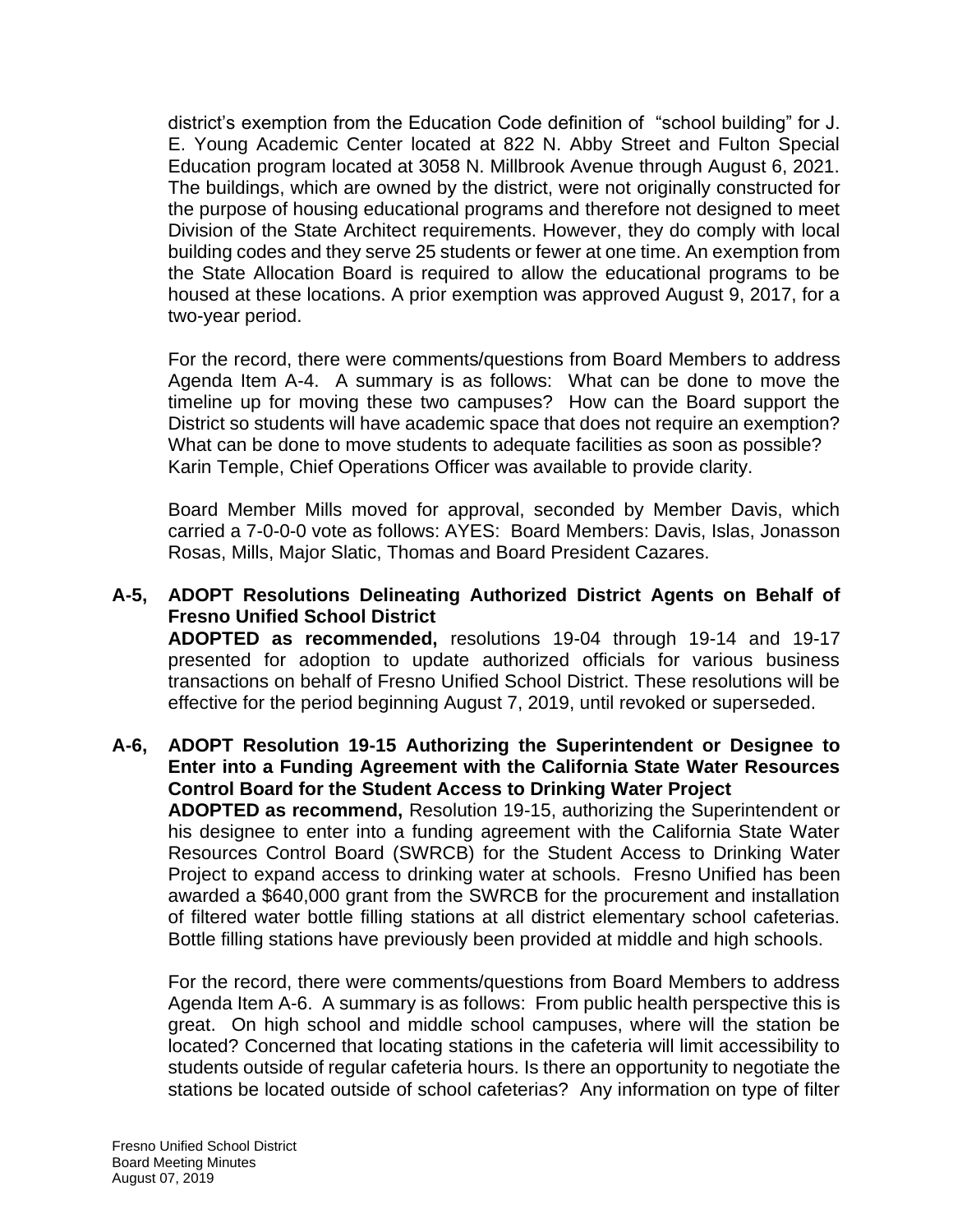and what it is filtering? Is there a policy that prohibits students to have water bottles at their desk? Karin Temple, Chief Operations Officer and Jason Duke Executive Director were available to provide clarity.

Board Member Islas moved for approval, seconded by Member Mills, which carried a 7-0-0-0 vote as follows: AYES: Board Members: Davis, Islas, Jonasson Rosas, Mills, Major Slatic, Thomas and Board President Cazares.

# **A-7, ADOPT Resolution HR 19-16 Agreement to Allow Teaching Out of Credentialed Area**

**ADOPTED as recommended,** Resolution No. HR 19-16. Shelley Spencer, a certificated employee of the district, holds a valid Single Subject English credential, and is recommended by Human Resources to be assigned to teach Latin at Fresno High school. The district has a need for a teacher with this specific credential and none is available. Prior to making the assignment, verification has been made that the teacher has the course work required by the Education Code, that the teacher has adequate knowledge of the subject to be taught and that the teacher has consented to the assignment.

### **A-8, ADOPT Variable Term Waiver for Bilingual, Cross Cultural, Language and Academics Development Authorization**

**ADOPTED as recommended**, Variable Term Waiver requests for Maria Vargas, Maria Isabel Sandoval, Horacio Esparza and Monica Chavez Lopez to serve as Dual Immersion Multiple Subject teachers. The Education Code 44225(m) allows the commission to grant waivers to fill in an area deemed hard-to-fill. The candidates are working toward completing the required coursework for the Multiple Subject Credential and Bilingual, Cross-Cultural, Language and Academics Development (BCLAD) authorization.

# **A-9, ADOPT Variable Term Waiver for Career Technical Education Credential Holders**

**ADOPTED as recommended,** the recommendations for the Variable Term Waiver for Career Technical Education (CTE) Credential holders. The Commission on Teacher Credentialing (CTC) has stated the Preliminary CTE credential holders (see attached) should be issued a variable term waiver for the English Learner Authorization until the CTE program is completed. The English Learner classes are embedded in the CTE program. Individuals will not have the English Learner authorization stated on their credential document until the CTE program is completed and the clear credential is issued.

#### **A-10, APPROVE Addendum to Independent Contractor Services Agreement with Advanced Medical Personnel Inc.**

**APPROVED as recommended,** addendum to an existing contract with Advanced Medical Personnel Inc. for \$629,000. Advanced Medical Personnel Inc. has the ability to provide additional on-site Speech/Language Pathologists (SLPs) above the original contracted five SLPs. The additional SLPs will decrease the need for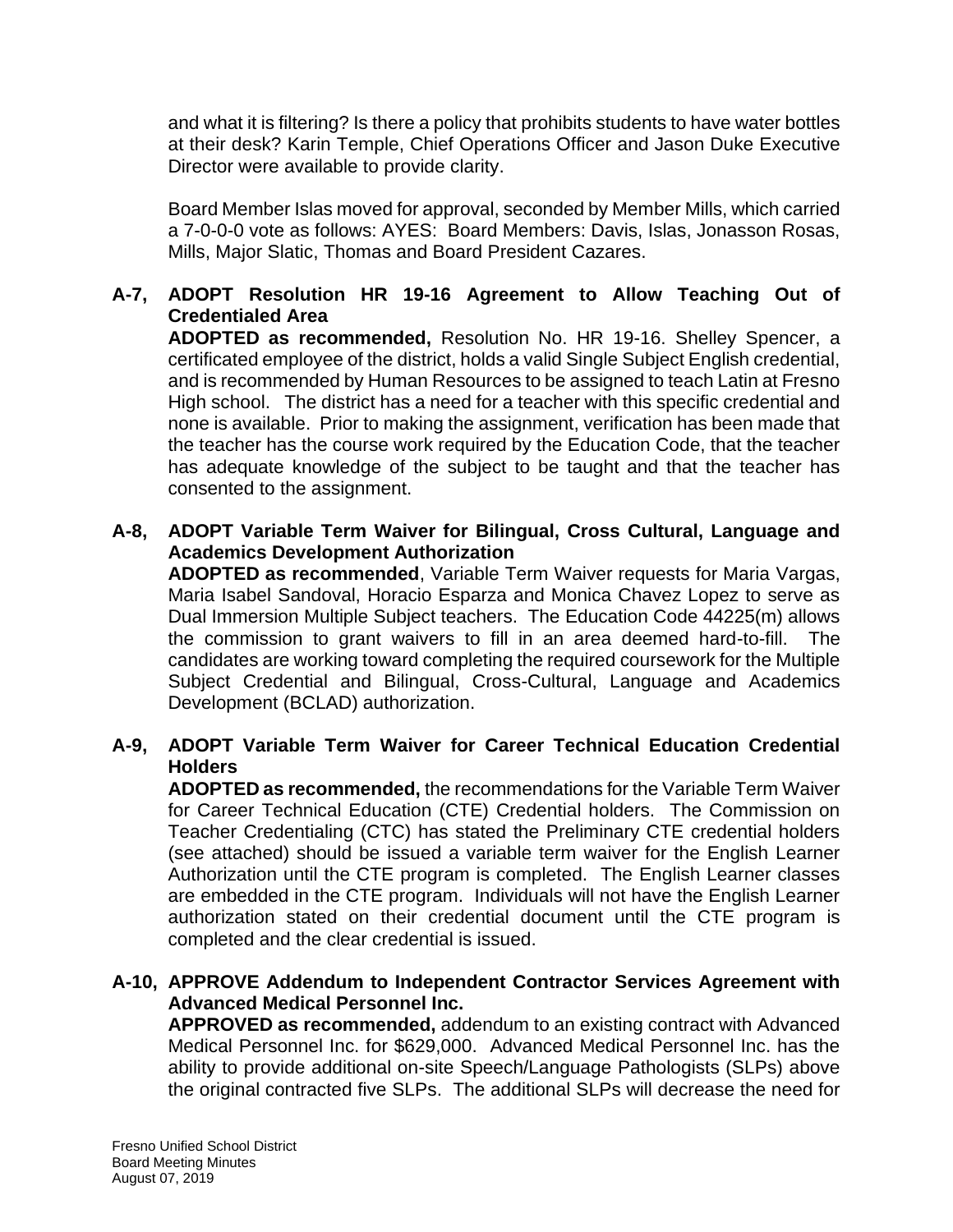telepractice services at sites. Funding is available through the reduction of approved contracts for Telepractice speech and language services.

For the record, there were comments/questions from Board Members to address Agenda Item A-10. A summary is as follows: Will this agreement address the speech language pathologist support issues in the Roosevelt region? Request made for percentages, by region, of students receiving Telepractice support. Brian Beck, Assistant Superintendent was available to provide clarity.

Board Member Mills moved for approval, seconded by Member Jonasson Rosas, which carried a 7-0-0-0 vote as follows: AYES: Board Members: Davis, Islas, Jonasson Rosas, Mills, Major Slatic, Thomas and Board President Cazares.

### **A-11, APPROVE RATIFY Agreement with Fresno County Superintendent of Schools California Statewide Early Math Initiative**

**RATIFIED as recommended,** Fresno County Superintendent of Schools (lead agency), AIMS Center for Math & Science Education, California Department of Education, California State Board of Education, and the California Early Math Project are granting Fresno Unified School District \$100,000 in a service agreement for the entire project period of July 2019 through September 2020. The purpose of the service agreement is to provide ongoing professional learning and coaching support around STEM and early mathematics best practices.

### **A-12, APPROVE Annual Agreements for the 2019/20 School Year**

**APPROVED as recommended,** agreements to provide services to Fresno Unified School District. Contracts will commence after Board approval and will end no later than June 30, 2020.

For the record, there were comments/questions from Board Members to address Agenda Item A-12. A summary is as follows: Congratulated Sandra Toscano for additional language programs. Pertaining to the parks program, where will services be provided? Pertaining to civic education, how were sites selected? Pertaining to on-line learning modules, what topics are offered? Pertaining to facility inspection services, where is the inspection posted? Pertaining to cultural proficiency training, what is cultural proficiency training, what does it look like and include? Jeremy Ward, Tiffany Hill, Teresa Morales-Young, Karin Temple, Jason Duke Santino Danisi, Sandra Toscano and Kim Mecum were available to provide clarity.

Board Member Jonasson Rosas moved for approval, seconded by Member Mills, which carried a 7-0-0-0 vote as follows: AYES: Board Members: Davis, Islas, Jonasson Rosas, Mills, Major Slatic, Thomas and Board President Cazares.

#### **A-13, APPROVE Award of Bid 19-53, Bullard High School Student Support Office Improvements ITEM PULLED BY STAFF**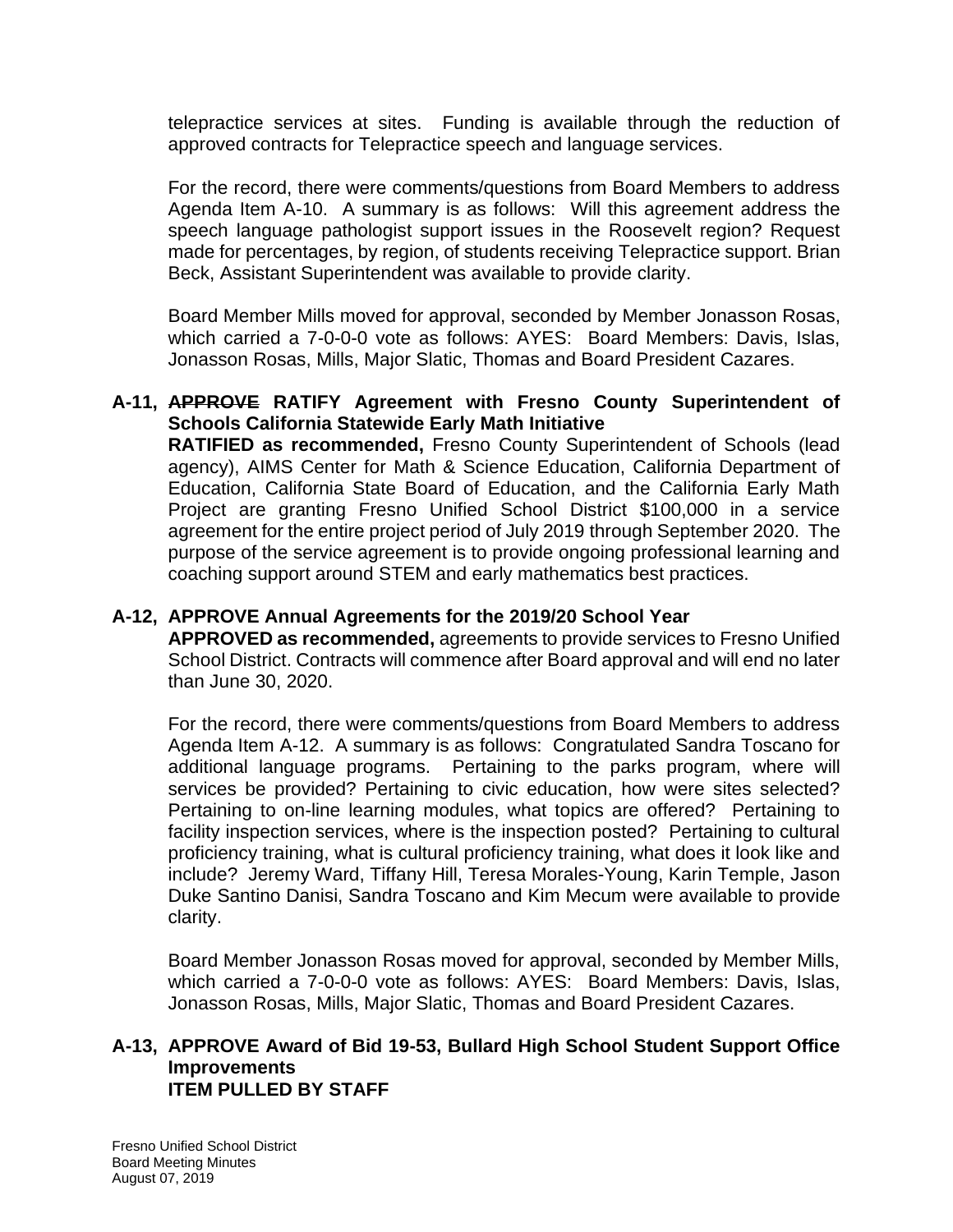#### **A-14, APPROVE Award of Request for Proposals 19-24, Musical Instruments**

**APPROVED as recommended,** Request for Proposals (RFP) 19-24, to identify qualified vendors and establish discounted prices for the purchase of musical instruments. The RFP establishes three-year price contracts based on discounts off the current manufacturer's suggested retail price. Based on an extensive review by the evaluation committee, including Visual and Performing Arts leaders and teachers, staff recommends award of RFP 19-24 to the best value proposers based on price discounts and response to the service questionnaire: American Music Co., Fresno, CA, 99 items; Gottschalk Music Center, Clovis, CA, 132 items; Harvard House Music, Fresno, CA, 30 items; The Horn Shop, Fresno, CA, 76 items; JKEAA Music, Riverside, CA, 2 items; K & S Music, Berkeley Heights, New Jersey, 4 items.

#### **A-15, APPROVE Budget Revision No. 1 for Fiscal Year 2019/20**

**APPROVED as recommended,** Budget Revision No. 1 for fiscal year 2019/20. Periodic updates to the district's budget are presented to the Board of Education for approval.

#### **A-16, APPROVE Provisional Internship Permits**

**APPROVED as recommended,** Provisional Internship Permit (PIP) recommendations to rehire or hire upon Board approval site principals recommended to Human Resources to retain or hire the following teachers in their positions for 2019/20 due to a shortage of fully credentialed teachers. They are all working toward completing the required exams by the end of 2019/20.

#### **A-17, APPROVE Renewal Agreement with Kroll Information Assurance**

**APPROVED as recommended,** renewal agreement with Kroll Information Assurance to provide identity theft and credit monitoring services to active employees and retirees.

#### **A-18, APPROVE Renewal Amendment to Agreement with Standard Life Insurance Company**

**APPROVED as recommended,** amendment to the agreement with Standard Life Insurance Company for life insurance coverage provided by the district on behalf of its active employees.

#### **A-19, RATIFY Change Order for the Project Listed Below**

**RATIFIED as recommended,** Change Order for the following project: Bid 19-12, Brawley Service Center Parking Improvements, Change Order(s) presented for ratification: \$2,999.

#### **A-20, RATIFY the Filing of Notices of Completion**

**RATIFIED as recommended,** Notices of Completion for the following projects, which have been completed according to plans and specifications. Bid 18-25, Roosevelt High School Construction of New Aquatic Complex; Bid 18-41 Section B, Roosevelt High School Athletic Field Improvement; Bid 19-06, Installation of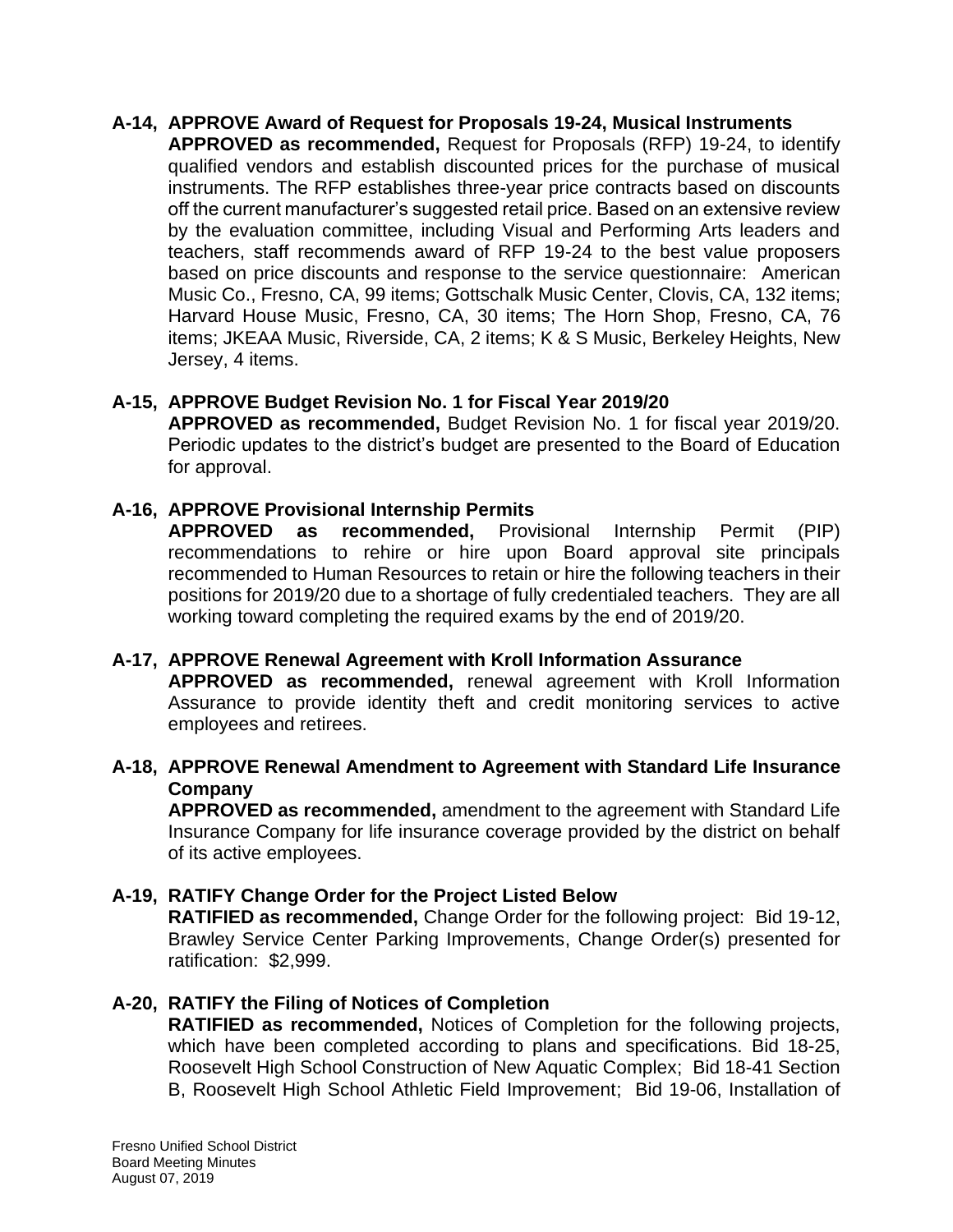District Security Video System at Various Elementary Schools - Phase 1B: Anthony, Easterby, Homan, Muir, Pyle, Starr, Webster and Wolters; Bid 19-12, Brawley Service Center Parking Improvements.

# **A-21, RATIFY K-12 Strong Workforce Agreement with State Center Community College District**

**RATIFIED as recommended,** the K-12 Strong Workforce Agreement between State Center Community College District and Fresno Unified School District to create, support, and/or expand high-quality career technical education programs at the K-12 level.

### **A-22, RATIFY Purchase Orders from April 1, 2019 through April 30, 2019 – Primary Report**

**RATIFIED as recommended,** purchase orders issued from April 1, 2019 through April 30, 2019. Two agenda items are presented to ratify purchase orders. The first item includes the Primary Report with all purchase orders issued during the reported dates with the exception of those that may present a potential conflict of interest for an individual Board member. All remaining purchase orders are in the Supplemental Report and presented as a second agenda item.

For the record, Member Jonasson Rosas read the following statement:

"Fresno EOC is one of the vendors listed in Agenda Item A-22. I am employed by Fresno EOC, which is a nonprofit corporation. I did not participate in making this contract. Because of my employment with Fresno EOC I have a remote financial interest in this contract. Consistent with prior recusals related to Fresno EOC and in the interest of full transparency I am abstaining from this vote pursuant to Board Bylaw 9270."

Board Member Davis moved for approval, seconded by Member Islas, which carried a 6-0-1-0 vote as follows: AYES: Board Members: Davis, Islas, Mills, Major Slatic, Thomas and Board President Cazares. ABSTAINED: Board Member Jonasson Rosas.

# **A-23, RATIFY Purchase Orders from April 1, 2019 through April 30, 2019 – Supplemental Report**

**RATIFIED as recommended,** purchase orders issued from April 1, 2019 through April 30, 2019. Two agenda items are presented to ratify purchase orders. The first item includes the Primary Report with all purchase orders issued during the reported dates with the exception of those that may present a potential conflict of interest for an individual Board member. All remaining purchase orders are in the Supplemental Report and presented as a second agenda item.

For the record, Member Mills read the following statement:

"Item A-22 on tonight's agenda contains purchase orders for PG&E. I have financial investments that are valued at or above the reporting threshold in PG&E. Therefore, in the interest of full transparency, I am abstaining from this vote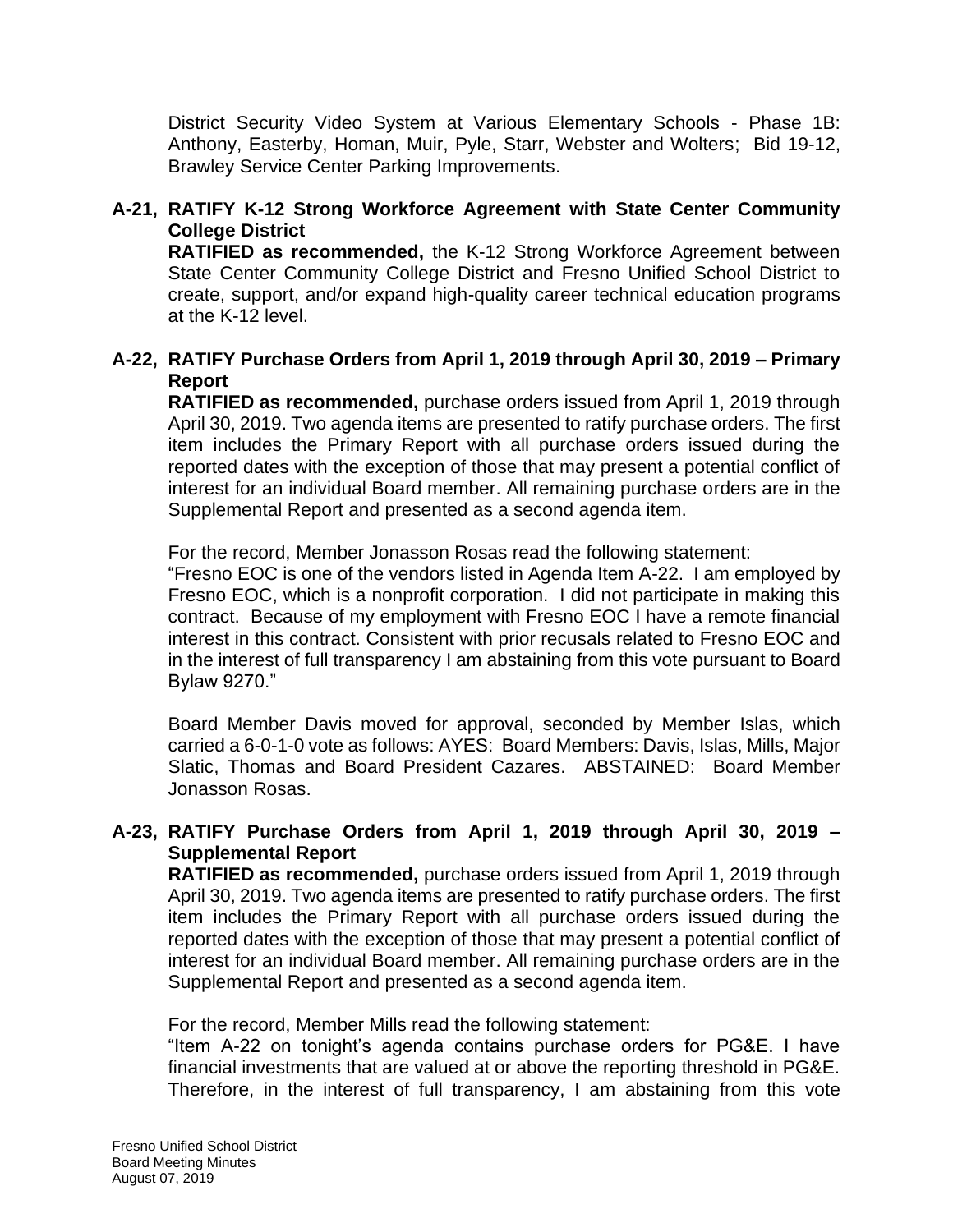pursuant to Board Bylaw 9270."

Board Member Davis moved for approval, seconded by Member Thomas, which carried a 6-0-1-0 vote as follows: AYES: Board Members: Davis, Islas, Jonasson Rosas, Major Slatic, Thomas and Board President Cazares. ABSTAINED: Board Member Mills.

**A-24, RATIFY Side Letter Agreement with Edison-Bethune Charter Academy RATIFIED as recommended,** Side Letter Agreement between Fresno Unified School District and Edison-Bethune Charter Academy to allow students attending Edison-Bethune Charter Academy to participate in Fresno Unified School District extracurricular sports. This agreement commenced on July 1, 2019 and will end on June 30, 2024.

For the record, there were comments/questions from Board Members to address Agenda Item A-24. A summary is as follows: Concerned there is a pattern of not offering the same agreements across the system to all charter schools. Request made for the District to establish practice of notifying charter schools of agreements. Debra Odom, Manager I was available to provide clarity.

Board Member Mills moved for approval, seconded by Member Jonasson Rosas, which carried a 7-0-0-0 vote as follows: AYES: Board Members: Davis, Islas, Jonasson Rosas, Mills, Major Slatic, Thomas and Board President Cazares.

# **END OF CONSENT AGENDA (ROLL CALL VOTE)**

# **UNSCHEDULED ORAL COMMUNICATIONS**

- **Aindra Evans –** Stated she served Trustee Major Slatic at 4:33 p.m.
- **Abigail Akande –** Spoke to Blackface issue at Bullard High School. Requested an explanation on how current situation fits to the District's Restorative Practices Policy, and request an apology be made both in public and writing to student and her mother.
- **Mariah Stennis –** Spoke to Blackface issue at Bullard High School and asked what actions are being taken to ensure Bullard is a safe place for students.
- **Andy Fabela –** Spoke to accountability for academic failure.
- **Mary Haskin –** Spoke to Blackface issue at Bullard High School and lack of consequences for cheer squad at Bullard High School.
- **Ingram Tate –** Spoke to Blackface issue at Bullard High School and accountability for actions. Concerned about safety of students.

# **B. CONFERENCE/DISCUSSION AGENDA**

# **B-25, DISCUSS Update on Fresno Unified Coding Clubs, Tournament of Technology and High School Robotics Clubs**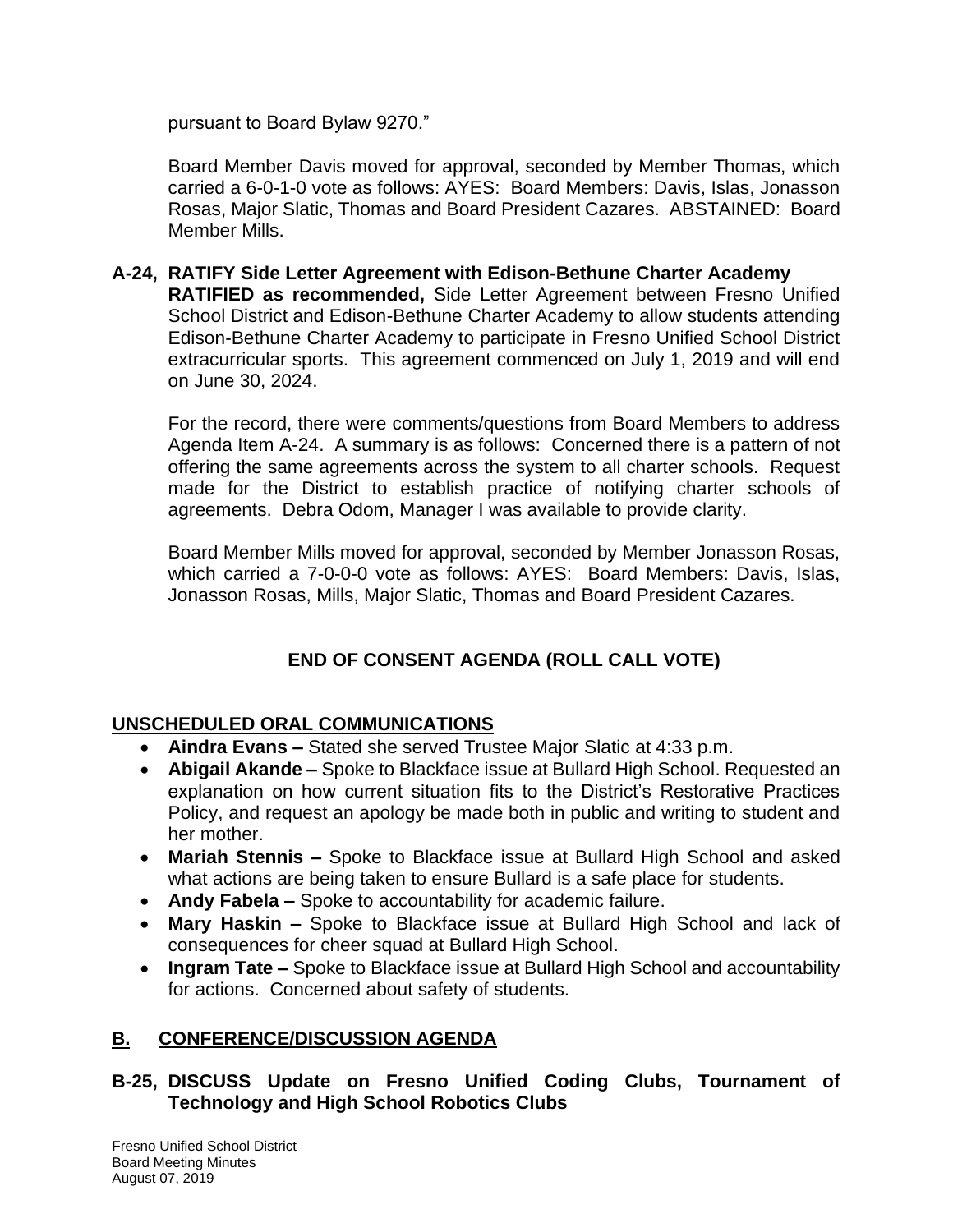The Board received a presentation on the successes and the future plans of the Coding clubs (CoderGirlz and CoderClubs), annual Tournament of Technology, and High School Robotic clubs.

For the record, there were questions/comments from Board Members to address Agenda Item B-25. A summary is as follows: Expressed appreciation for the program. Encouraged people to attend the Tournament of Technology.

No action required on this item.

### **B-26, DISCUSS and CONSIDER ADOPTION of Resolution to Censure Trustee Major Terry Slatic**

On July 18, 2019, the Board held a special meeting to discuss recent conduct of Trustee Slatic. Following extensive public comment and Board discussion, the Board voted to disapprove of the Trustee's conduct and refer the matter to an ad hoc committee to prepare a censure resolution. At this time the Board will hold a public hearing to consider evidence from Board members and the public related to the proposed censure resolution.

# **OPPORTUNITY for Public Comment on Conference/Discussion Agenda Item B-26**.

- **Jessica Mahoney** Spoke to issue of Censure and shared questions she had pertaining to the Censure.
- **Matthew Gillian** Spoke on behalf of Ms. Felicia Henderson pertaining to Blackface issue. Requested accountability for racist issues.
- **Stacy Williams** Spoke to issue of student safety pertaining to Blackface issue and Member Slatic.
- **Emily Brandt** Spoke to concern of Board Member's behavior, safety of students, and issue of Restorative Practice.
- **Mary Haskin**  Spoke to concern of Board Member's behavior.
- **Monica Harrison Snowden**  Spoke to the need for cultural sensitivity in administration, the Board, the classrooms across the District. Request for Censure and removal.
- **Howard K**. **Watkins** Spoke to Censure issue and request for resignation.
- **Elaine Robles McGraw**  - Spoke to Censure issue and request for resignation.
- **Gloria Hernandez**  Spoke to Censure issue and concern of legal costs, and request for resignation.
- **Andrew Fabella**  Spoke to the Graduate Profile.

For the record, there were comments/questions from Board members regarding Agenda Item B-26. A summary is as follows: Concerned about lack of apology from Board Member. The Behavior of Board Member has done nothing to improve educational outcomes of students. Questioned information included in the proposed Censure Resolution.

At this time Board Member Slatic addressed the Board and Public.